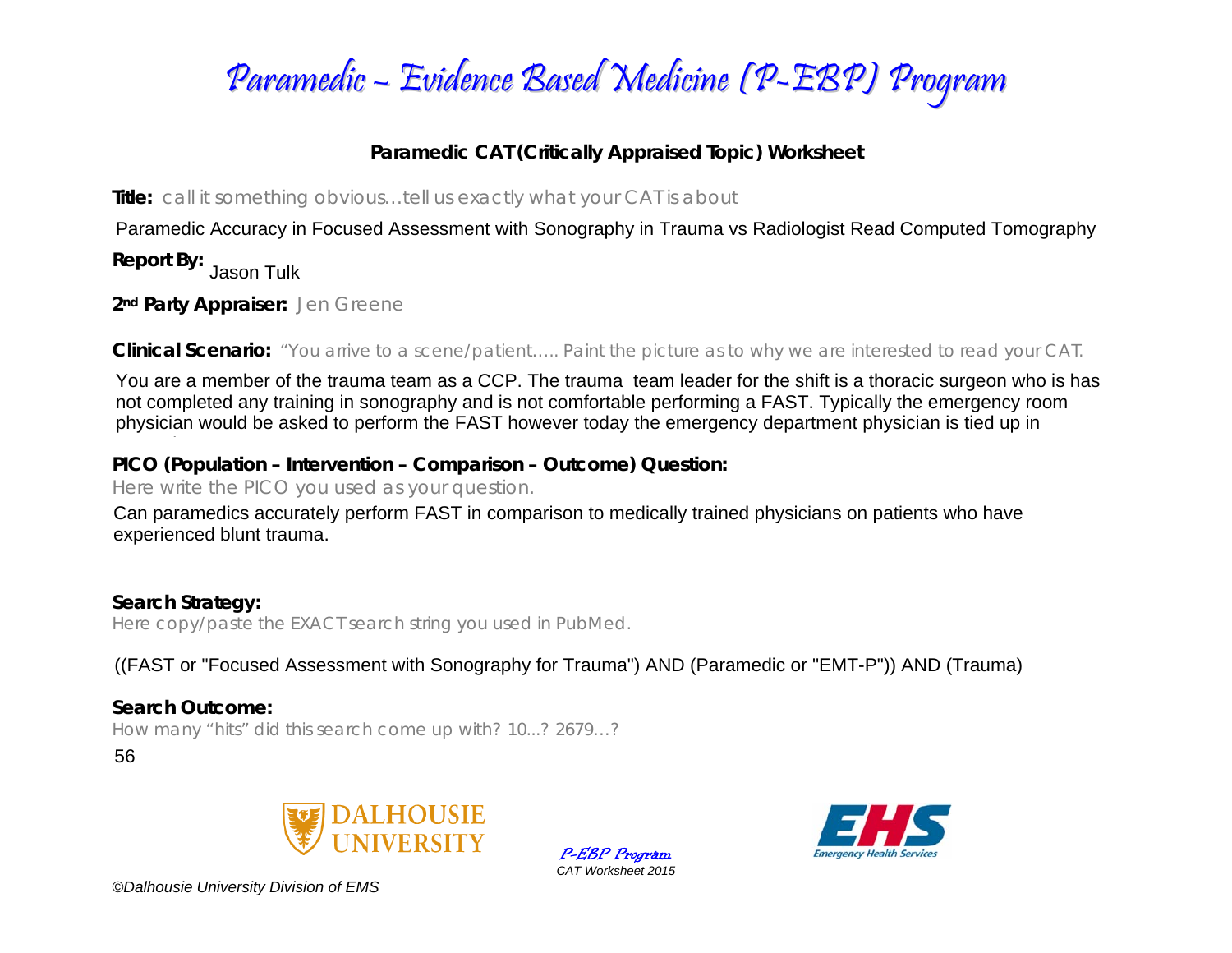## Paramedic – Evidence Based Medicine (P-EBP) Program

**Relevant Papers:** 

| <b>AUTHOR, DATE</b>                                                     | POPULATION:<br>SAMPLE                                                                                                                                          | <b>DESIGN (LOE)</b>         | <b>OUTCOMES</b>                                                                                          | <b>RESULTS</b>                                                                                                    | STRENGTHS/<br>WEAKNESSES                                                                                              |
|-------------------------------------------------------------------------|----------------------------------------------------------------------------------------------------------------------------------------------------------------|-----------------------------|----------------------------------------------------------------------------------------------------------|-------------------------------------------------------------------------------------------------------------------|-----------------------------------------------------------------------------------------------------------------------|
|                                                                         | <b>CHARACTERISTICS</b>                                                                                                                                         |                             |                                                                                                          |                                                                                                                   |                                                                                                                       |
| ိ<br>yun<br><u>.</u><br>Ξ<br>З<br>$\rightarrow$<br>N                    | 240<br>Who<br>윤<br>pulven<br>ہو<br>a<br>one<br>24hrs<br>within<br>C)<br>√8)<br>⋗<br>sid<br><u>ુ</u><br>abda<br>have<br>$\mathbf{Q}_n$                          | 手<br>Study.<br>Prospec<br>ଚ | Could<br>EMTS<br>during<br>accu<br>rree<br>der<br>⋗<br>ō٥<br>ים<br>⊼<br>ω                                | fluid<br>了<br>.g<br>ვ<br>თ<br>೦೦<br>ğ<br>49<br>₽<br>pts<br>ξů<br>$\vec{a}$<br>ヺ<br>$\Omega$<br>ဖ္<br>ወ<br>ଚ<br>÷  | EMT and<br>Radiologist<br>blinded to<br>ទ្ធ<br>$\epsilon$<br>conducted<br>on trauma<br>findings.<br>Was not<br>others |
| Eulion<br>Particle<br>Particle<br>СÐ<br>$\overline{\phantom{0}}$<br>→ m | pregnant<br>$>18yrs$<br>old, nor<br>$\vec{v}$<br>×ith<br>$\overline{\phantom{0}}$<br>ens<br>$\overline{\mathsf{e}}$<br>icale<br><b>uou</b><br>sid<br>Ë.<br>ਟੋਂ | tive<br>Study.<br>Prospec   | ്ജ<br>$\overline{\sigma}$<br>to de<br>Po<br>₹<br>꼰<br>Evaluate<br>detect<br>se fluid<br>chracy<br>ن<br>4 | ᅙ<br>ᠸ<br>abd<br>dics<br>ᆩ<br>$\frac{1}{4}$<br>liuid<br>E<br>with<br>iree<br>ara<br>⊳<br>್ದ<br>ഗ<br>⊸ ወ<br>$\div$ | Paramedics and<br>Radiologist<br>blinded to each<br>indiji<br>Gig<br>ages<br>Sang<br>Times<br>Times                   |
|                                                                         |                                                                                                                                                                |                             |                                                                                                          |                                                                                                                   |                                                                                                                       |

**Comments:** *Any additional information about your search results.*

**Consider:** *Why would you NOT change practice, based on these articles?*

**Clinical Bottom Line:** *Give me a one-two liner on the answer you found.*

Not a lot of info exists on the subject and it dosen't appear that much has been done recently. Perhaps a new study<br>needs to be completed.<br>Consider: *Why would you NOT change practice, based on these articles?*<br>I believe a



P-EBP Program *CAT Worksheet 2015* 



*©Dalhousie University Division of EMS*